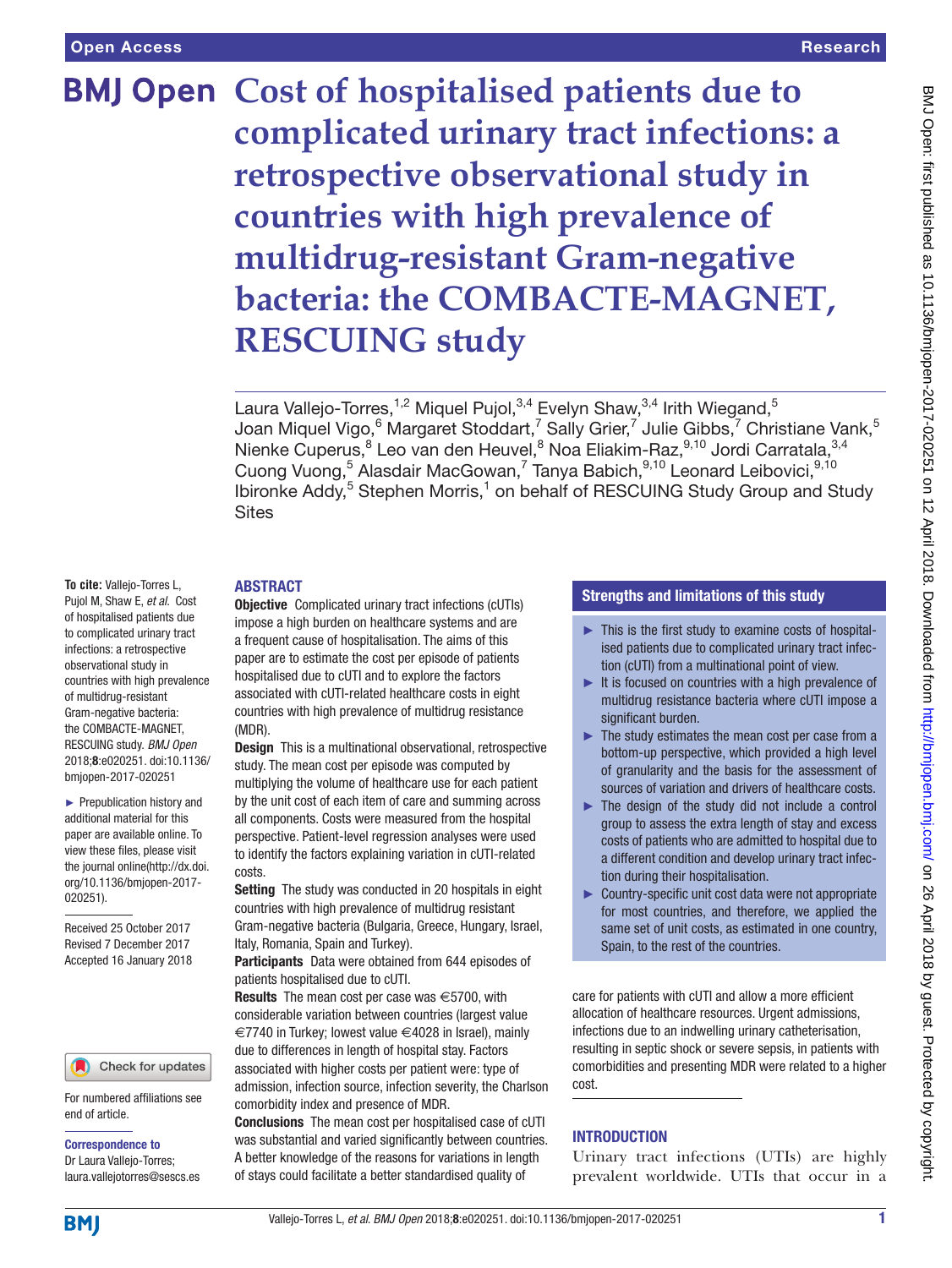normal genitourinary tract with no prior instrumentation are considered uncomplicated, whereas complicated UTIs (cUTIs) are associated with structural or functional abnormalities of the genitourinary tract or an underlying disease that interferes with host defence.<sup>[1](#page-7-0)</sup> cUTIs are a frequent cause of hospitalisation as well as a common complication during hospitalisation and have shown a higher prevalence of antimicrobial resistance compared with uncomplicated UTI.<sup>[2](#page-7-1)</sup> Due to the rapid emergence and dissemination of resistance to antimicrobial agents, leading in some cases to multidrug resistance (MDR), some patients with cUTI are left with few therapeutic options and may progress to more serious stages of the disease.<sup>[3](#page-7-2)</sup>

Currently, information about the burden of cUTI is scarce. Reports from the USA show that in the year 2000 cUTI accounted for more than 100000 hospital admissions, often as a result of pyelonephritis.<sup>4</sup> Data from Europe are very limited, although the last point prevalence survey of European acute care hospitals estimated the prevalence of healthcare-associated infections to be 6%; of these, UTI was the third most common infection  $(19\%)$ .<sup>[5](#page-7-4)</sup> Based on these point prevalence data, the annual health burden of hospitalised patients with UTI was estimated to be 81.2 disability-adjusted life years per 100000 individuals in the general population.<sup>[6](#page-7-5)</sup>

Despite this high burden to healthcare systems and the increased pressure for cost containment in healthcare, few studies have examined the costs of cUTIs. Some papers have measured the cost of community-acquired  $\rm{UTIs}^{7-10}$  and nosocomial UTIs,  $^{11\,12}$  or both.<sup>13</sup> Most of these studies were conducted in the USA, $^{78}$ <sup>11-13</sup> while studies undertaken in European countries have mainly focused on women visiting primary care settings with suspected UTIs.<sup>9 10</sup> Some papers have estimated the impact of extended-spectrum beta-lactamase (ESBL)-producing *Escherichia coli* on the cost of UTI episodes requiring hospitalisation. $1415$  Estimating the magnitude of the financial impact of this prevalent and potentially avoidable condition is particularly useful for measuring the potential cost savings from averting a case, thereby emphasising the importance of prevention and the sizeable economic consequences of MDR. In addition, cost estimates might inform cost-effectiveness analyses that require data on episode costs in order to compare alternative courses of treatment related to this condition. Therefore, there is a need for data on the economic burden imposed to healthcare systems due to hospitalised cUTI patients, especially in countries with high prevalence of MDR.

In this paper, we present an analysis of the economic burden of cUTI in seven European countries plus Israel, all of which have a high prevalence of MDR. The aims of this study are to estimate the cost per case of hospitalised patients due to cUTI and to investigate the factors associated with cUTI-related healthcare costs.

The analyses reported in this paper are part of a larger project, 'REtrospective observational Study to assess the clinical management and outcomes of hospitalised

patients with Complicated Urinary tract INfection in countries with high prevalence of multidrug resistant Gram-negative bacteria (RESCUING study)', with an overall aim of providing information about the epidemiology, clinical management, outcomes and healthcare costs of patients hospitalised with cUTI.

#### Materials and methods **Setting**

This is a multinational observational, retrospective study conducted in 20 hospitals in eight countries (Bulgaria, Greece, Hungary, Israel, Italy, Romania, Spain and Turkey). Data were collected on patients who had a diagnosis of cUTI as the primary cause of hospitalisation and patients hospitalised for another reason but who developed cUTI during their hospitalisation from January 2013 to December 2014, based on International Classification of Diseases, 9th Revision (ICD-9) and ICD, 10th Revision (ICD-10) codes (ICD-9 Clinical Modification (CM) codes: 590.1, 590.10, 590.11, 590.2, 590.8, 590.80, 590.9, 595.0, 595.89, 595.9 and 599.0; ICD-10 CM codes: N10, N12, N13.6, N15.1, N15.9, N30.0, N30.8, N30.9 and N39.0). The study protocol has been published elsewhere.<sup>16</sup>

In order to avoid selection bias, all consecutive patients who had ICD-9 or ICD-10 CM codes were reviewed at each site. All patients who met the inclusion criteria were selected for data collection. Inclusion criteria were patients with UTI *and* at least one of the following: indwelling urinary catheter, urinary retention, neurogenic bladder, obstructive uropathy, renal impairment caused by intrinsic renal disease, renal transplantation, urinary tract modifications, pyelonephritis and normal urinary tract anatomy, *and* at least one of the following signs or symptoms: chills or rigours associated with fever or hypothermia, flank pain (pyelonephritis) or pelvic pain (cUTI), dysuria or urinary frequency, or urinary urgency, costovertebral angle tenderness on physical examination and either urine culture with at least 105CFU/mL or greater of a uropathogen (no more than two species) or at least one blood culture growing possible uropathogens (no more than two species) with no other evident site of infection. These inclusion criteria are in accordance to the definition of cUTI provided in ref<sup>[17](#page-7-12)</sup>. The analysis presented in this paper focuses on patients admitted to hospital because of cUTI only; we do not include patients admitted for other reasons who developed cUTI during hospitalisation. The reason is that in the case of latter it is not possible to isolate the incremental cost of cUTI without a matched control group, that is, comparing similar patients with and without cUTI during their hospital stay (see, eg, ref [18](#page-7-13)). Our data indicate that the proportion of cUTI that are the cause of hospital admission is 65% versus a 35% that develop cUTI during hospitalisation.

# Study data collection

Data were collected retrospectively for all cUTI episodes at participating hospitals during the study period. For all patients, a standardised set of information was recorded.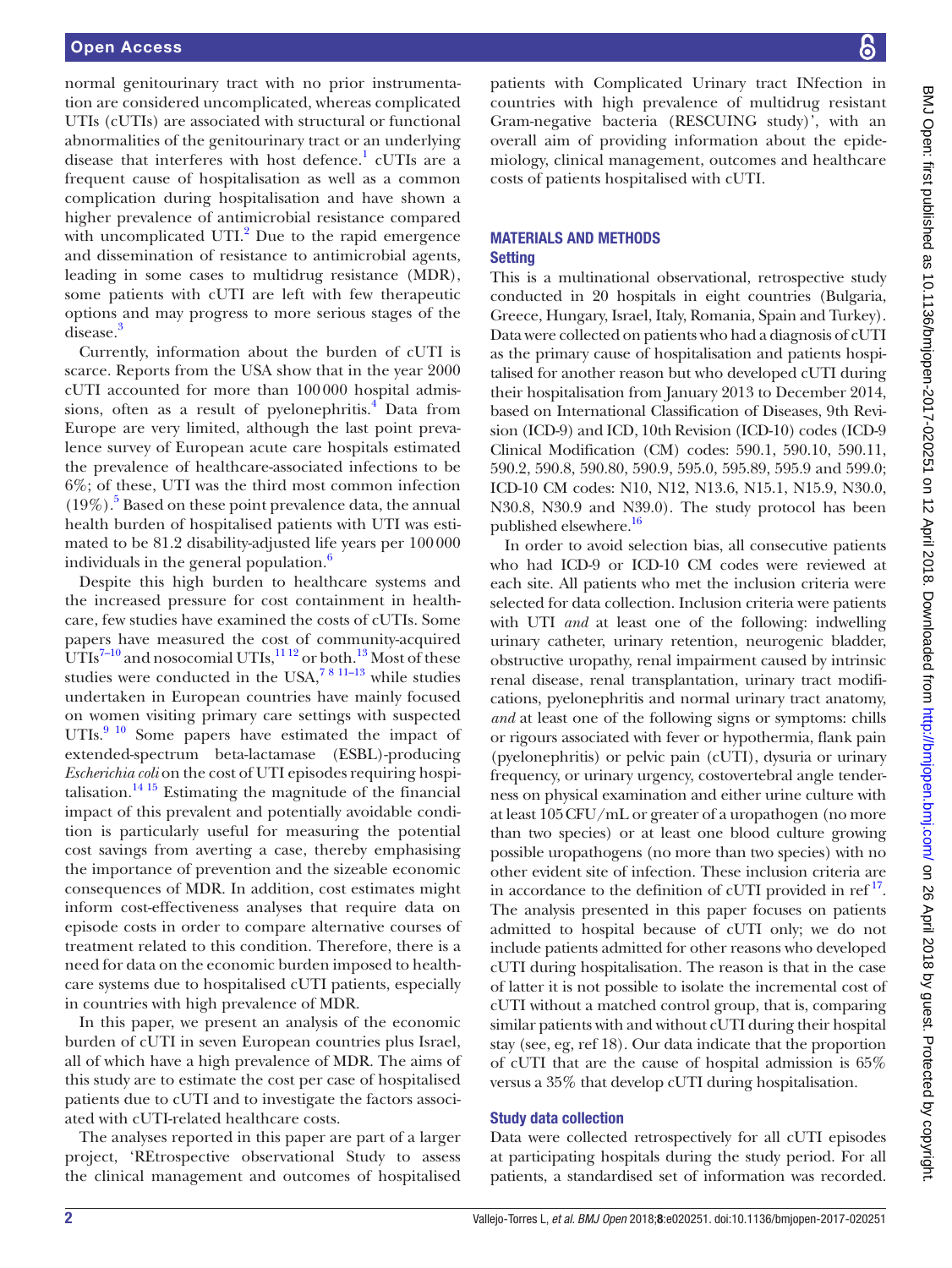This consisted of demographics, comorbidities including those required to calculate a modified Charlson score, $\frac{1}{2}$ place of acquisition of infection, infection source and severity, microbiological data, imaging test data, infection management, antibiotic therapy, outcomes, details of discharge and readmissions. The follow-up period was 2months after discharge from the admitting hospital.

The perspective of the cost analysis was the hospital provider, as we focus on hospitalised patients with cUTI, and this is where the majority of the cost burden falls. $20\frac{2}{1}$ 

Study size was defined based on the primary outcome measure of the main study, that is. treatment failure rate between MDR bacteria and other pathogens.<sup>16</sup>

#### Estimating the cost per case of cUTI

We collected information on healthcare resource utilisation attributed to cUTI for each episode in the dataset. The healthcare components collected were: (1) length of hospital stay (LOS) (general ward and intensive care unit (ICU)), (2) diagnostic and follow-up tests, (3) urological interventions and haemodialysis, (4) antibiotic treatment before, during and after hospitalisation and (5) hospital readmissions and outpatient visits within 60days of discharge. For each component, a comprehensive list of specific items was compiled and reviewed by a clinical expert so that it included only healthcare resources that could be attributed to cUTI.

For unit costs, we planned to use the tool developed by WHO-CHOICE health service delivery costs,<sup>22</sup> which provides information on the unit costs of bed-days and outpatient visits across 191 countries. Unfortunately, unit costs from this tool are only available for inpatient and outpatient visits, and for 2007–2008, and therefore they could not be used in our study. Instead, unit cost data for each cost item were collected for each country by means of a questionnaire sent to the principal investigators of all participating sites. The questionnaire was provided as an online and paper version and included the list of all healthcare services identified for the management of cUTI (see [supplementary material 1\)](https://dx.doi.org/10.1136/bmjopen-2017-020251). The response rate for the questionnaire was 90% (18 out of 20). We received at least one response from each country. However, despite efforts to facilitate the complete fulfilment and harmonisation of the questionnaires, responses from some of the sites had missing values for key healthcare costs items, such as the cost of a day in hospital and for the most frequent diagnostic tests and treatment procedures. Furthermore, some sites provided the data in terms of user charges instead of the cost incurred by the hospital in the provision of the services. As a result, we observed a large degree of variation in unit costs across sites that was not attributable only to differences in actual costs between regions. Therefore, we generated a single set of unit costs based on the mean values across three sites within the same country, Spain, which provided consistently estimated values reflecting hospital costs for all the items included in the questionnaire. Using a common set of unit costs across all patients means that any observed variation in costs is due to differences in healthcare

resource use. We discuss the limitations of this approach in the discussion section.

For antibiotic therapy, we estimated the cost per mg for each drug for which unit cost data were available and applied the mean cost per mg to the remaining therapies. We estimated the cost per day with antibiotic therapy based on the dosage and frequency recorded for each drug, which was then combined with the duration of the treatment to estimate total antibiotic therapy costs. Patients might receive more than one antibiotic drug at the same time; in that case, they count as separate antibiotic therapy days. Patients with total hospital LOS >200days were excluded (three observations) as these were deemed to be due to coding errors.

We computed means and SD as well as medians and IQRs for the cost per case, and we quantified the contribution of each cost item and overall healthcare component to the total cost per case. We also present variations in the overall cost per case by country and for different cost components. All costs were reported in 2016 euros.

Costs were calculated for each case of cUTI requiring a hospital admission. If a patient required a second hospital admission, then if this occurred within 60days of discharge of the first admission, it was counted as a readmission and included in the cost of the first admission. If another admission occurred after 60days postdischarge (either of the index admission or a readmission), then this was counted as a separate case (observation) in the data.

#### Factors associated with cUTI-related healthcare costs

The analysis of the factors associated with cUTI-related healthcare costs was undertaken using multivariate regression analysis using patient level cost data. The dependent variable was total cost per patient estimated as described above.

The explanatory variables were demographic factors (age and gender), comorbidities measured by the Charlson morbidity index, $^{18}$  admission characteristics (urgent vs elective; and admitted from home vs from another facility), infection severity (defined as septic shock or severe sepsis), MDR profile (defined as non-susceptibility to at least one agent in three or more antimicrobial categories<sup>23</sup>), episode number and 30-day mortality. We categorised the source of infection using the following definitions: (1) UTI related to indwelling urinary catheterisation including long-term, short-term or intermittent catheterisation; (2) pyelonephritis, consisting of inflammation of the kidney tissue caused by bacterial infection in patients that have no other urinary tract modification; and (3) other sources, which includes UTI related to anatomical urinary tract modification, UTI related to obstructive uropathy and UTI related to other events that do not fulfil any other category. We ran three sets of models: (1) univariate regression models for each variable separately, (2) a multivariate model including all the covariates and (3) a reduced multivariate model including only significant variables (where in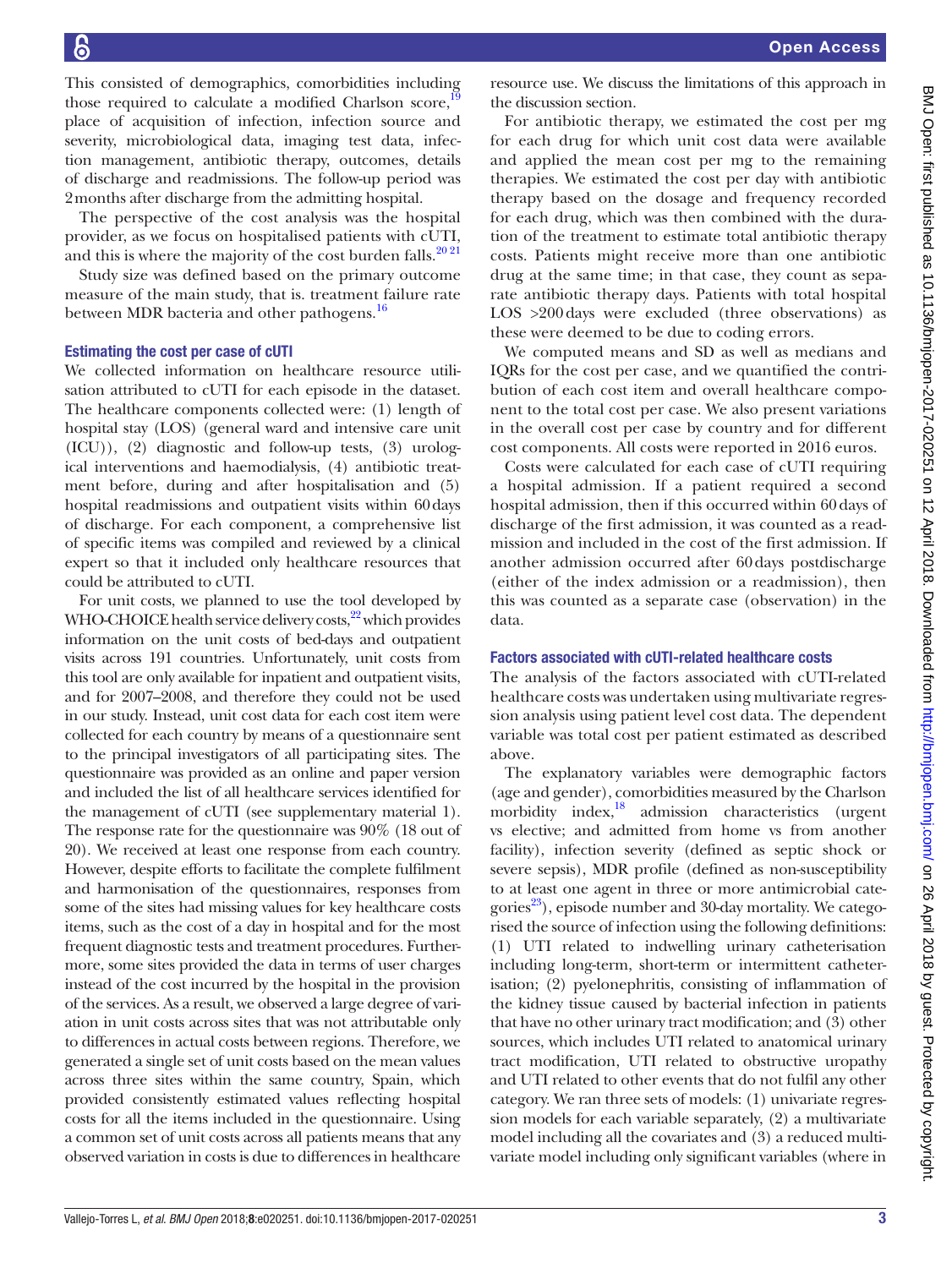the case of categorical variables, at least one indicator was non-significant).

Analyses were undertaken using Stata V.12. More details about the statistical methods used in the analyses are reported in the online [supplementary material 2](https://dx.doi.org/10.1136/bmjopen-2017-020251).

## **RESULTS**

#### Study population characteristics

Data were collected on 653 cUTI episodes in 637 patients (mean number of episodes per patient: 1.04). There were missing data on LOS for nine episodes, so mean costs per case were computed for 644 cases. Most common causative pathogens in this sample were *E. coli* (58%), *Klebsiella* sp. (14%), *Proteus mirabilis* (7%), *Pseudomonas aeruginosa* (6%) and *Enterococcus* sp. (5%). This is consistent with previous studies that have found *E. coli* to be the most commonly isolated organism, especially in cUTI acquired at the community,  $^{24}$  which were the majority in our sample (69%) vs 31% associated to healthcare facilities).

Fifty-seven per cent of the cohort were females, and the mean age was 65.7years ([table](#page-3-0) 1). Mean Charlson comorbidity score was 2.4. Ninety-one per cent of admissions were urgent (as opposed to elective), and 85% of the patients were admitted from home (as opposed from another facility). The infection source was indwelling urinary catheterisation in 20% of cases, pyelonephritis in 27% of cases and other sources (including anatomical urinary tract modification and obstructive uropathy) in the remaining 53%. Twenty-six per cent of the episodes were caused by MDR bacteria. The severity of the infection was categorised as severe sepsis or septic shock in 16% of cases. Five per cent of the sample died within 30days of discharge. The proportion of cases collected by each country ranged from 5% in Bulgaria to 26% in Israel.

#### Estimating the cost per case of cUTI

[Table](#page-4-0) 2 presents unit costs, resource use and total costs separately for each healthcare item as well as for each set of overall cost components. The mean (median) length of

<span id="page-3-0"></span>

| Summary statistics of cohort characteristics and regression analysis results of total cost per cUTI episode<br>Table 1 |                           |                                                                    |                                                                     |                                           |  |  |  |  |
|------------------------------------------------------------------------------------------------------------------------|---------------------------|--------------------------------------------------------------------|---------------------------------------------------------------------|-------------------------------------------|--|--|--|--|
|                                                                                                                        | N (%)                     |                                                                    | <b>Multivariate analysis</b>                                        | <b>Multivariate analysis</b>              |  |  |  |  |
|                                                                                                                        | Mean (SD)+                | Univariate analysis‡ (95% CI)                                      | Full model§ (95% CI)                                                | Reduced model¶(95% CI)                    |  |  |  |  |
| Demographics                                                                                                           |                           |                                                                    |                                                                     |                                           |  |  |  |  |
| Age                                                                                                                    | 65.7 (18.66) <sup>+</sup> | 19.77 (-7.5 to 47)                                                 | 11.76 (-3.5 to 27)                                                  |                                           |  |  |  |  |
| Female                                                                                                                 | 371 (58)                  | $-796.06$ ( $-1872.5$ to 280.4)                                    | 17.59 (-582.8 to 618)                                               |                                           |  |  |  |  |
| Type of admission                                                                                                      |                           |                                                                    |                                                                     |                                           |  |  |  |  |
| Urgent (vs elective)                                                                                                   | 585 (91)                  | 458.91 (-775.4 to 1693.2)                                          | 937.87** (44.8 to 1830.9)                                           | 991.32** (84.6 to 1898)                   |  |  |  |  |
| From home (vs other facility)                                                                                          | 549 (85)                  | -677.89 (-2429.6 to 1073.8)                                        | $-577.62$ ( $-1672.4$ to $517.1$ )                                  |                                           |  |  |  |  |
| Infection source (vs catheterisation)                                                                                  |                           |                                                                    |                                                                     |                                           |  |  |  |  |
| Pyelonephritis                                                                                                         | 171 (27)                  | $-1673.18***$ (-2819.3 to -527)                                    | $-1802.63***$ (-2812.8 to - 792.4)                                  | $-1891.57***$ (-2864.4 to -918.7)         |  |  |  |  |
| Other source                                                                                                           | 344 (53)                  | $-821.88$ ( $-1946.1$ to 302.3)                                    | $-709.83$ ( $-1672.3$ to 252.6)                                     | $-760.95$ <sup>*</sup> (-1690.3 to 168.4) |  |  |  |  |
| Infection severity (vs other)                                                                                          |                           |                                                                    |                                                                     |                                           |  |  |  |  |
| Septic shock/severe sepsis                                                                                             | 100(16)                   | 2415.49*** (1050.8 to 3780.2)                                      | 1671.77*** (437.9 to 2905.6)                                        | 1587.57** (280.7 to 2894.5)               |  |  |  |  |
| Charlson comorbidity index                                                                                             | $2.4(2.39)$ <sup>+</sup>  | 324.34*** (116.8 to 531.9)                                         | 230.85** (28.1 to 433.6)                                            | 263.48*** (53.9 to 473.1)                 |  |  |  |  |
| Episode number                                                                                                         | $1.04(0.24)$ <sup>+</sup> | 1394.33*** (363.8 to 2424.8)                                       | 355.91 (-522 to 1233.9)                                             |                                           |  |  |  |  |
| Mortality 30 days (yes vs no)                                                                                          | 29(5)                     | 571.66 (-2511.2 to 3654.5)                                         | -934.75 (-3510.7 to 1641.2)                                         |                                           |  |  |  |  |
| Multidrug resistant (yes vs no)                                                                                        | 166 (26)                  | 626.99 (-421.5 to 1675.5)                                          | 475.92 (-221.6 to 1173.4)                                           | 581.41* (-98 to 1260.8)                   |  |  |  |  |
| Country (vs Turkey)                                                                                                    |                           |                                                                    |                                                                     |                                           |  |  |  |  |
| Greece                                                                                                                 | 65 (10)                   | $-597.99$ ( $-2692.5$ to 1496.5)                                   | $-1503.81$ ( $-3933.1$ to 925.5)                                    | $-1263.11$ ( $-3782.8$ to 1256.6)         |  |  |  |  |
| Hungary                                                                                                                | 49 (8)                    | $-1734.5**$ (-3216.4 to -252.6)                                    | $-2757.06***$ (-4101.8 to -1412.3)                                  | $-2768.68***$ (-4278.8 to -1258.5)        |  |  |  |  |
| <b>Israel</b>                                                                                                          | 170 (26)                  |                                                                    | $-3612.37***$ (-4659.1 to -2565.7) -4242.55*** (-5395.7 to -3089.4) | $-4007.09***(-5426.5$ to $-2587.7)$       |  |  |  |  |
| Italy                                                                                                                  | 36(6)                     | $-319.91$ ( $-1648.8$ to 1008.9)                                   | $-1065.03$ <sup>*</sup> ( $-2358.1$ to 228)                         | $-930.92$ ( $-2501$ to 639.2)             |  |  |  |  |
| Romania                                                                                                                | 107(17)                   | $-2389.75***$ (-3438.9 to -1340.6) -2024.15*** (-3149.8 to -898.5) |                                                                     | $-1931.49***$ (-3301.5 to -561.5)         |  |  |  |  |
| Spain                                                                                                                  | 126 (20)                  | $-819.22$ ( $-1942.5$ to 304.1)                                    | $-1629.41***$ (-2756.9 to -501.9)                                   | $-1422.96** (-2812.8 to -33.1)$           |  |  |  |  |
| <b>Bulgaria</b>                                                                                                        | 31(5)                     | $-2520.07***$ (-4454.5 to -585.6)                                  | $-2853.38***$ (-4068.1 to -1638.7)                                  | $-2841.09***$ (-4354.9 to -1327.2)        |  |  |  |  |
| Pseudo- $R^2$                                                                                                          | N/A                       | N/A                                                                | 0.111                                                               | 0.105                                     |  |  |  |  |
| Sample size‡                                                                                                           | 644                       | 636††                                                              |                                                                     |                                           |  |  |  |  |

\*P<0.1. \*\*P<0.05. \*\*\*P<0.01.

†Summary statistics for continuous variables are shown as mean and SDs; for categorical variables we present total number of observations and percentage. ‡Marginal effects of univariate regression models for each variable separately.

§Marginal effects of a multivariate model including all the covariates.

¶Marginal effect of a reduced multivariate model including only significant variables.

††There are eight cases with missing data on mortality at 30 days. Therefore, the sample used in the regression analyses includes 636 cases out of the 644 cases for whom data on cost per case was available.

cUTI, complicated urinary tract infection; N/A, not applicable.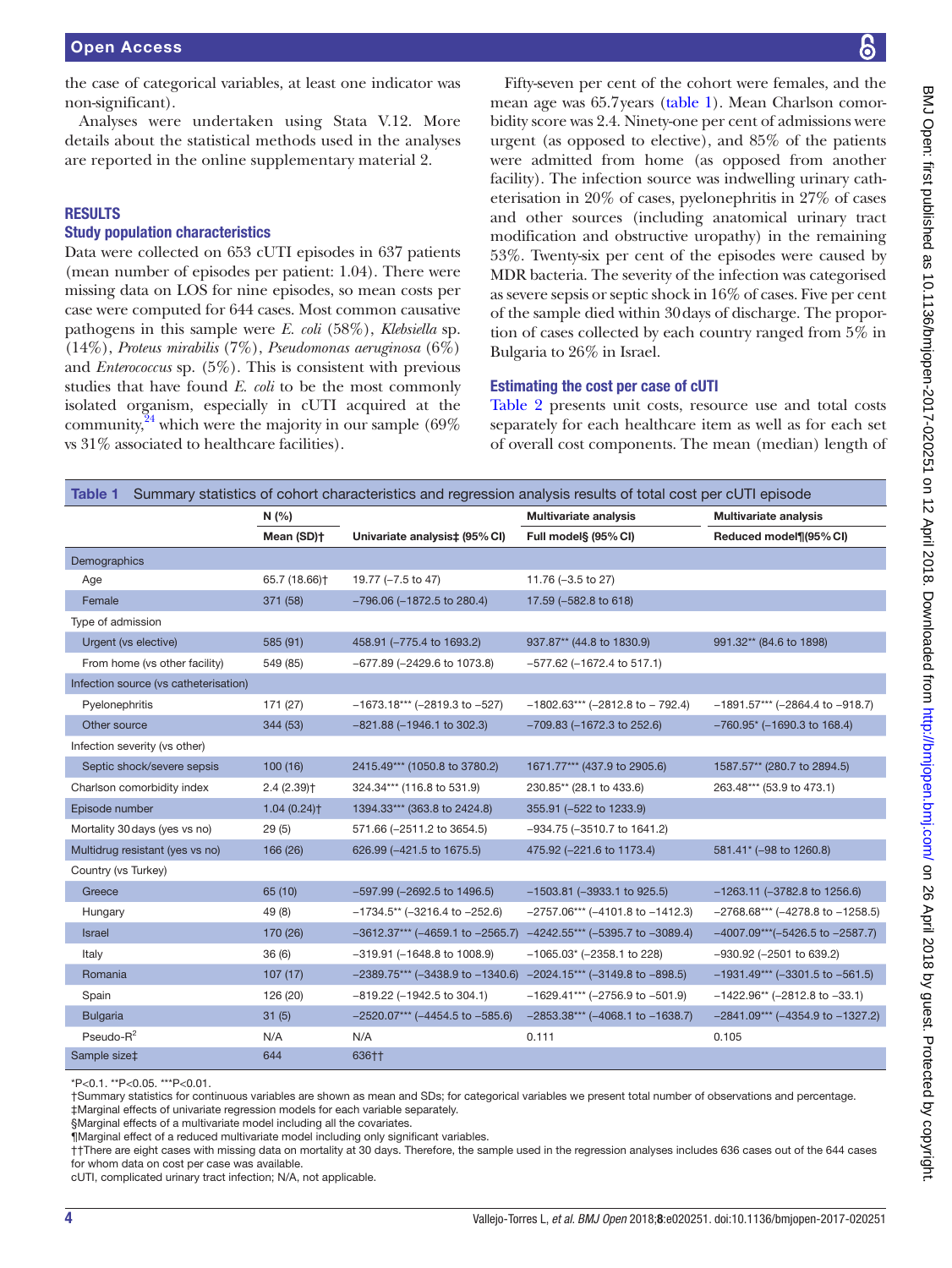<span id="page-4-0"></span>

| Table 2 Cost per case by cost component-all countries combined                                                    |             |                        |                             |                             |                  |      |
|-------------------------------------------------------------------------------------------------------------------|-------------|------------------------|-----------------------------|-----------------------------|------------------|------|
|                                                                                                                   | Unit cost   | Resource use (units)   |                             | Total cost $(\epsilon)$     |                  |      |
|                                                                                                                   | (€)         | Mean (SD)              | Median [Q1-Q3]              | Mean (SD)                   | Median [Q1-Q3]   | $\%$ |
| Length of stay                                                                                                    |             |                        |                             |                             |                  |      |
| General ward (days)                                                                                               | 477.4       | 9.25(8.49)             | $7[5 - 11]$                 | 4418.5 (4052.4)             | 3342 [2387-5252] | 77.4 |
| ICU (days)                                                                                                        | 1589.6      | 0.05(1.19)             | $0 [0 - 0]$                 | 83.9 (1895.4)               | $0 [0-0]$        | 1.5  |
|                                                                                                                   |             | 9.30(8.51)             | $7[5 - 11]$                 | 4502.4 (4389.9)             | 3342 [2387-5252] | 78.9 |
| Diagnostic tests                                                                                                  |             |                        |                             |                             |                  |      |
| Urine culture test                                                                                                | 15.1        | 1.51(0.82)             | $1[1-2]$                    | 22.8(12.5)<br>15 [15-30]    |                  | 0.4  |
| Dipstick analysis                                                                                                 | 2.8         | 0.49(0.85)             | $0 [0 - 1]$                 | 1.3(2.3)                    | $0[0-3]$         | 0.0  |
| Urinary sediment analysis                                                                                         | 2.6         | 1.02(0.89)             | $1[0-1]$                    | 2.6(2.3)<br>$3[0-3]$        |                  | 0.0  |
| Gram stain test                                                                                                   | 6.3         | 0.37(0.68)             | $0[0-1]$                    | 2.3(4.2)                    | $0 [0 - 6]$      | 0.0  |
| Blood culture                                                                                                     | 36.7        | 1.43(1.56)             | $1[0-2]$                    | 52.5(57.1)                  | 37 [0-73]        | 0.9  |
| Abdominal ultrasonography                                                                                         | 48.9        | 0.71(0.64)             | $1[0-1]$                    | 49 [0-49]<br>34.5(31.3)     |                  | 0.6  |
| CT scan                                                                                                           | 156.0       | 0.2(0.46)              | $0 [0 - 0]$                 | 32(72.5)<br>$0 [0-0]$       |                  | 0.6  |
| Pyelography                                                                                                       | 105.1       | 0.02(0.14)             | $0 [0-0]$                   | 2(14.2)                     | $0 [0 - 0]$      | 0.0  |
| MRI scan                                                                                                          | 191.6       | 0(0.07)                | $0 [0-0]$                   | 0.9(13.1)                   | $0 [0 - 0]$      | 0.0  |
|                                                                                                                   |             |                        |                             | 151 (109)                   | 115 [75-201]     | 2.6  |
| Treatment procedures                                                                                              |             |                        |                             |                             |                  |      |
| Insertion of catheter                                                                                             | 50.0        | 0.36(0.48)             | $0 [0 - 1]$                 | 17.8(24)                    | $0$ [0-50]       | 0.3  |
| Replacement of catheter                                                                                           | 50.0        | 0.13(0.38)             | $0 [0 - 0]$                 | 6.5(19)                     | $0 [0 - 0]$      | 0.1  |
| Percutaneous nephrostomy                                                                                          | 717.6       | 0.05(0.26)             | $0 [0-0]$                   | 37.9 (183.8)                | $0 [0 - 0]$      | 0.7  |
| Insertion of JJ-stent                                                                                             | 907.0       | 0.05(0.21)             | $0 [0 - 0]$                 | 40.8 (188.2)                | $0 [0 - 0]$      | 0.7  |
| Abscess drainage                                                                                                  | 557.6       | 0.01(0.12)             | $0 [0 - 0]$                 | 6.9(69.2)                   | $0 [0 - 0]$      | 0.1  |
| Nephrectomy                                                                                                       | 3174.0      | 0.01(0.08)             | $0 [0-0]$                   | 19.7 (249.6)                | $0 [0 - 0]$      | 0.3  |
| Mechanical ventilation (days)                                                                                     | 350.0       | 0.12(0.99)             | $0 [0 - 0]$                 | $0 [0 - 0]$<br>41.8 (346.4) |                  | 0.7  |
| Renal replacement (days)                                                                                          | 254.7       | 0.16(1.53)             | $0 [0-0]$                   | 41.9 (389.8)                | $0 [0 - 0]$      | 0.7  |
|                                                                                                                   |             |                        |                             | 213.4 (764.8)               | $0 [0 - 50]$     | 3.7  |
| Antibiotic therapy                                                                                                |             |                        |                             |                             |                  |      |
| Before hospitalisation (days)                                                                                     | 1.9         | 1.95(5.84)             | $0 [0 - 0]$                 | 2.6(20.6)                   | $0 [0 - 0]$      | 0.0  |
| During hospitalisation (days)                                                                                     | 12.3        | 12.25 (61.37) 7 [4-11] |                             | 197.8 (474.8)               | 19 [7-149]       | 3.5  |
| At discharge (days)                                                                                               | 5.9         | 6(13.61)               | $4.5$ [0-8]                 | 24.1 (117.5)                | $2[0 - 10]$      | 0.4  |
|                                                                                                                   |             | 1.08(4.53)             | $0 [0 - 0]$                 | 224.6 (490.3)               | 32 [14-199]      | 3.9  |
| After discharge                                                                                                   |             |                        |                             |                             |                  |      |
| Readmission (days)                                                                                                | 477.4       | 1.08(4.53)             | $0 [0-0]$                   | 515.2 (2163.4)              | $0 [0 - 0]$      | 9.0  |
| <b>Outpatients (visits)</b>                                                                                       | 122.3       | 0.81(1.62)             | $0 [0 - 1]$<br>99.2 (197.8) |                             | $0[0-122]$       | 1.7  |
|                                                                                                                   |             |                        |                             | 614.4 (2197.5)              | $0 [0 - 245]$    | 10.8 |
| Total (first hospital admission only)                                                                             | 5064 (4847) | 3627 [2531-5985]       | 88.8                        |                             |                  |      |
| Total (first hospital admission+antibiotic treatment before and after discharge)                                  | 5091 (4844) | 3651 [2542-6004]       | 89.2                        |                             |                  |      |
| Total (hospital admission+antibiotic treatment before and after<br>discharge+readmissions and outpatients visits) | 5705 (5438) | 3919 [2664-6655]       | 100                         |                             |                  |      |

\*Unit costs estimated from the three Spanish sites.

ICU, intensive care unit.

stay in hospital was 9 (7) days, and a small proportion of the total stay was in the ICU. Most patients had urine cultures, urinary sediment analyses and blood cultures undertaken, while imaging tests were rarely performed. The urological

intervention most often performed was the insertion of an indwelling bladder-catheter. The mean number of antibiotic therapy days before, during and after hospitalisation were 2, 12 and 6days, respectively. Nearly 10% of patients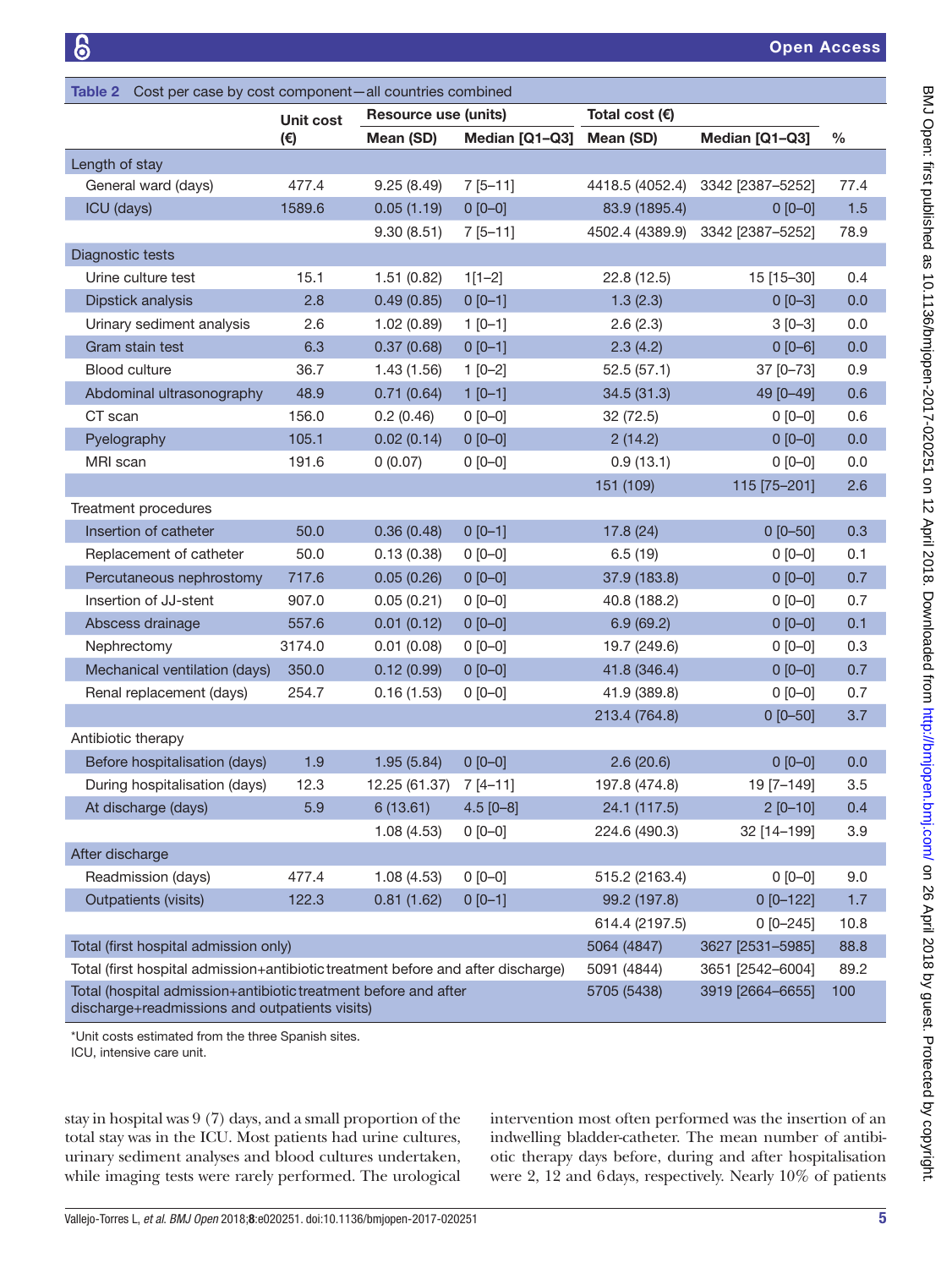<span id="page-5-0"></span>

| Table 3         |   | Mean cost per case by cost component—by country |                                 |      |     |                                                                                                  |     |     |                     |      |
|-----------------|---|-------------------------------------------------|---------------------------------|------|-----|--------------------------------------------------------------------------------------------------|-----|-----|---------------------|------|
|                 | N |                                                 | Total cost $(\epsilon)$         |      |     | LOS $(\epsilon)$ DIAG $(\epsilon)$ TREAT $(\epsilon)$ ATB $(\epsilon)$ DISCH $(\epsilon)$ (days) |     |     | <b>LOS ward LOS</b> | (day |
| <b>Bulgaria</b> |   | 31 Mean (SD)                                    | 4907 (4130)                     | 3943 | 111 | 298                                                                                              | 355 | 200 | 8.26                | 0.00 |
|                 |   |                                                 | Median [Q1-Q3] 3660 [3187-5258] | 2865 | 84  | 0                                                                                                | 25  | 245 | 6.00                | 0.00 |
| Greece          |   | 65 Mean (SD)                                    | 7039 (5786)                     | 5670 | 221 | 251                                                                                              | 586 | 311 | 11.88               | 0.00 |

Median [Q1-Q3] 3992 [2705-8696] 3103 141 0 45 122 6.50 0.00 Turkey 60 Mean (SD) 7740 (8006) 6359 105 512 387 376 11.43 0.57 Median [Q1-Q3] 5962 [3375-9061] 4774 106 50 101 0 9.00 0.00 \*Holding unit costs constant. ATB, antibiotic therapy; DIAG, diagnostic test; DISCH, after discharge (readmission and outpatient visits); ICU, intensive care unit; LOS, length of stay; TREAT, treatment procedures.

were readmitted to hospital due to a cUTI recurrence, with a mean readmission stay across the full sample of 1day (11days among the subsample of readmitted patients). The mean number of outpatient visits per patient within 60days of hospital discharge was 0.8.

The mean (median) costs per case were: (1) including costs incurred during the first hospital admission:  $\epsilon$ 5064  $(63627)$ ; (2) plus antibiotic therapy before and after discharge:  $\epsilon$ 5091 ( $\epsilon$ 3651); and (3) plus outpatient visits and hospital readmissions within 60days of discharge:  $€5705 ($919)$ .

The cost per case was largely driven by the cost due to the length of stay in hospital, which accounted for nearly 80% of the total cost. This was followed by the contribution of the cost of readmissions and outpatient visits after discharge (11%), treatment procedures (4%), antibiotic therapy  $(4\%)$  and diagnostic tests  $(3\%)$ .

There was variation in the mean cost per cUTI case by country, with a largest mean (median) value of  $€7740$  (€5962) in Turkey and a lowest value of €4028  $(\text{\textless}3159)$  in Israel [\(table](#page-5-0) 3). Note that variations in total costs shown in this table are only due to variations in the management of patients with cUTI, including LOS, as unit costs of healthcare services are held constant across all countries. [Table](#page-5-0) 3 also shows variations by cost components between countries. This suggests that differences in LOS are the main reason of the observed differences in total costs between countries; the mean stay in hospital in a general ward varies from 6days in Israel to 14days in Italy.

## Factors associated with cUTI-related healthcare costs

The statistically significant drivers of cUTI-related healthcare costs were ([table](#page-3-0) 1): type of admission (with urgent admissions exhibiting a higher cost than elective admissions); source of infection (with catheterisation associated to higher costs compared with other sources); the infection severity (septic shock and severe sepsis showing a larger cost); the Charlson comorbidity index (with larger values associated to a higher cost); MDR profile (episodes presenting MDR showing a higher cost; only significant at 10% significance level); and country (with most countries exhibiting a significant lower cost than Turkey).

## **DISCUSSION**

Median [Q1–Q3] 5581 [3176–8934] 4774 213 50 70 122 10.00 0.00

Median [Q1–Q3] 3765 [2606–5905] 2865 137 0 19 122 6.00 0.00

Median [Q1-Q3] 3159 [2254-4666] 2387 110 50 16 0 5.00 0.00

Median [Q1–Q3] 5052 [3670–7735] 4536 145 0 268 0 9.50 0.00

Median [Q1–Q3] 4314 [3096–5849] 3819 97 0 37 0 8.00 0.00

Hungary 49 Mean (SD) 5656 (5591) 4044 170 519 35 888 8.47 0.00

Israel 170 Mean (SD) 4028 (2843) 3061 133 60 132 641 6.41 0.00

Italy 36 Mean (SD) 7221 (8271) 6525 173 38 431 54 13.67 0.00

Romania 107 Mean (SD) 5024 (3636) 4493 107 10 125 288 9.41 0.00

Spain 126 Mean (SD) 6674 (6200) 4706 193 342 153 1281 9.86 0.00

In this study we have measured the cost per episode of patients hospitalised due to cUTI in eight countries with high prevalence of MDR and explored the factors that explained variations in cUTI-related healthcare costs. The mean cost per hospitalised cUTI case in our data was estimated as  $\epsilon$ 5700, corresponding to the costs of a hospital stay of 9days on average and including the costs of specific diagnostic and treatment procedures, as well as antibiotic therapy, readmissions due to cUTI reoccurrence and outpatient visits after discharge. As expected, the largest cost component was LOS, but it is also worth noting that the cost of antibiotic treatment exceeded that incurred to perform diagnostics tests, and it was also larger than the costs due to any other treatment received by these patients. The cost per case varied across

LOS ward LOS ICU

(days)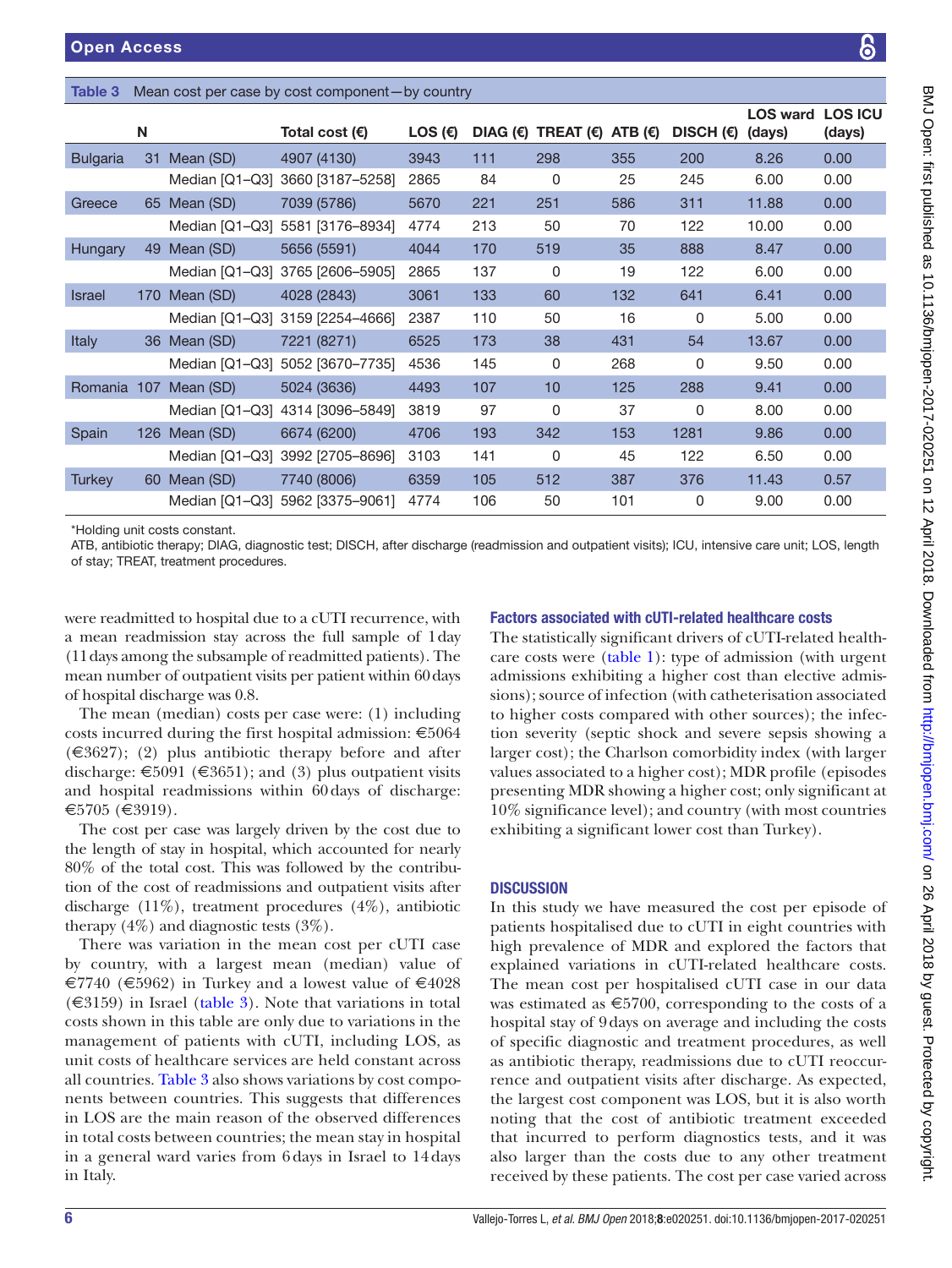countries, mainly due to differences in LOS in hospital among patients with cUTI. These differences in LOS do not appear to be related to the models of healthcare in each participating country—the countries with longest LOS, Turkey, Italy and Greece, have different healthcare systems, that is, social insurance system, national health system and mixed system, respectively. Several factors might explain these cross-country variations, including financial incentives inherent in hospital payments methods, availability of beds and the expansion of early discharge programmes that allow patients to return to their homes to receive follow-up care.<sup>25</sup>

Over and above differences across countries, our analysis also identifies a series of factors associated with higher cUTI-related healthcare costs. Urgent admissions, for infections due to an indwelling urinary catheterisation, resulting in septic shock or severe sepsis, in patients with a higher comorbidity index and presenting MDR were related to a higher cost. The presence of catheter on admission and the Charlson comorbidity index have also been found in the literature to increase costs of adult patients hospitalised with UTI, together with time to appropriate therapy. $13$  Another study found males, patients with chronic renal failure, ESBL production and outpatient parenteral antibiotic therapy to be associated with higher costs in patients with UTI admitted to hospital.<sup>[15](#page-7-16)</sup>

Our cost estimates are in line with previous studies that have focused on similar patient groups. Esteve-Palau *et*   $a^{15}$  estimated a mean cost per patient hospitalised with symptomatic UTI caused by ESBL-producing *E. coli* of €4980 in one hospital in Spain, excluding readmissions. The cost was significantly lower,  $\epsilon$ 2612, among patients with UTI due to non ESBL-producing *E. coli*. Cardwell *et al*[13](#page-7-8) analysed data on adults patients with a discharged diagnosis code for UTI in one hospital in the USA and found a mean hospitalisation cost of \$7586. The costs of nosocomial UTI infections and UTI infections seen in primary care have been shown to be lower. For instance, Saint<sup>12</sup> estimated the incremental cost of nosocomial UTIs of \$676 and catheter-related bacteraemia of \$2836 per case. Tambyah *et al*<sup>[11](#page-7-7)</sup> reported that the mean incremental hospitalisation cost attributable to nosocomial catheter-associated UTI was \$589. However, studies that focused on UTI infections treated in primary care have reported a mean cost between  $\textnormal{\'{e}70}^{\textnormal{9}}$  and  $\textnormal{\'{e}236}^{\textnormal{10}}$  $\textnormal{\'{e}236}^{\textnormal{10}}$  $\textnormal{\'{e}236}^{\textnormal{10}}$  per episode.

This is the first study to examine costs of hospitalised patients due to cUTI from a multinational point of view. Moreover, it is focused on countries with a high prevalence of MDR bacteria where cUTI impose a significant burden. In addition, the study estimated the mean cost per case from a bottom-up perspective, which provided a high level of granularity and the basis for the assessment of sources of variation and drivers of healthcare costs. However, the study also has a number of limitations. The design of the study did not include a control group to assess the extra length of stay and excess costs of patients who are admitted

to hospital due to a different condition and develop UTI during their hospitalisation. Therefore, we focused in this paper on the analysis of patients who are admitted because of a cUTI. This is to avoid the overestimation that would result among cases admitted for other reasons for whom we cannot isolate the incremental costs that are due to cUTI only. A second limitation of the analysis is that, as discussed in the Methods section, country-specific unit cost data were not appropriate for most countries, and therefore we applied the same set of unit costs, as estimated in one country, Spain, to the rest of the countries. While this approach allowed us to explore variations in healthcare costs that are due to differences in the management of patients with cUTI across countries rather than due to differences in the unit costs of services, it limits the validity of the country-specific estimates. To further explore the heterogeneity of country-specific estimates, we planned to use the tool developed by WHO-CHOICE health service delivery costs,<sup>22</sup> which provides information on the unit costs of bed-days and outpatient visits across 191 countries. The information from this dataset indicates that variations in cost estimates across countries would be enhanced if country-specific unit costs were used. The countries with the highest unit costs according to this tool, that is, Spain, Italy and Greece, are among the countries with higher episode costs based on healthcare utilisation in our analysis, while the country with the lowest unit cost, Bulgaria, has an estimated episode cost among the lowest in this study. Unfortunately, unit costs values from this tool are only available for inpatient and outpatient visits, and for 2007–2008, and therefore they could not be used to construct country-specific estimates. In addition, we acknowledge that the theoretical proper unit cost for a resource is its opportunity cost (the value of the foregone benefits because the resources are not available for their next best alternative use). We take, as most previous studies, a pragmatic approach of using market prices and accounting costs. However, it is worth noting that, especially for inpatient day cost, these values might overestimate their opportunity costs. This is because most hospital costs are fixed and cannot be recouped even if the admission is avoided.<sup>26</sup> We also acknowledge that the number of observations included in the study for some countries is low, ranging from 31 to 170, which might restrict the generalisability of country-specific findings. The explanatory power of our models was also found to be low, which might suggest that there are other factors not captured by the observed variables included in our models that explain variation in healthcare costs, such as hospital policy on LOS. Finally, the perspective of the analysis was that of the hospital provider; however, if a societal perspective had been considered wider costs related to cUTI should had been taken into account, such as patients' costs and productivity losses due to illness, as well as cost incurred by primary care settings, including these costs would increase the costs of cUTI.

In conclusion, this study showed the costs of patients hospitalised due to cUTI are substantial but identified wide differences between countries, especially due to differences in length of stay in the hospital. These findings suggest that a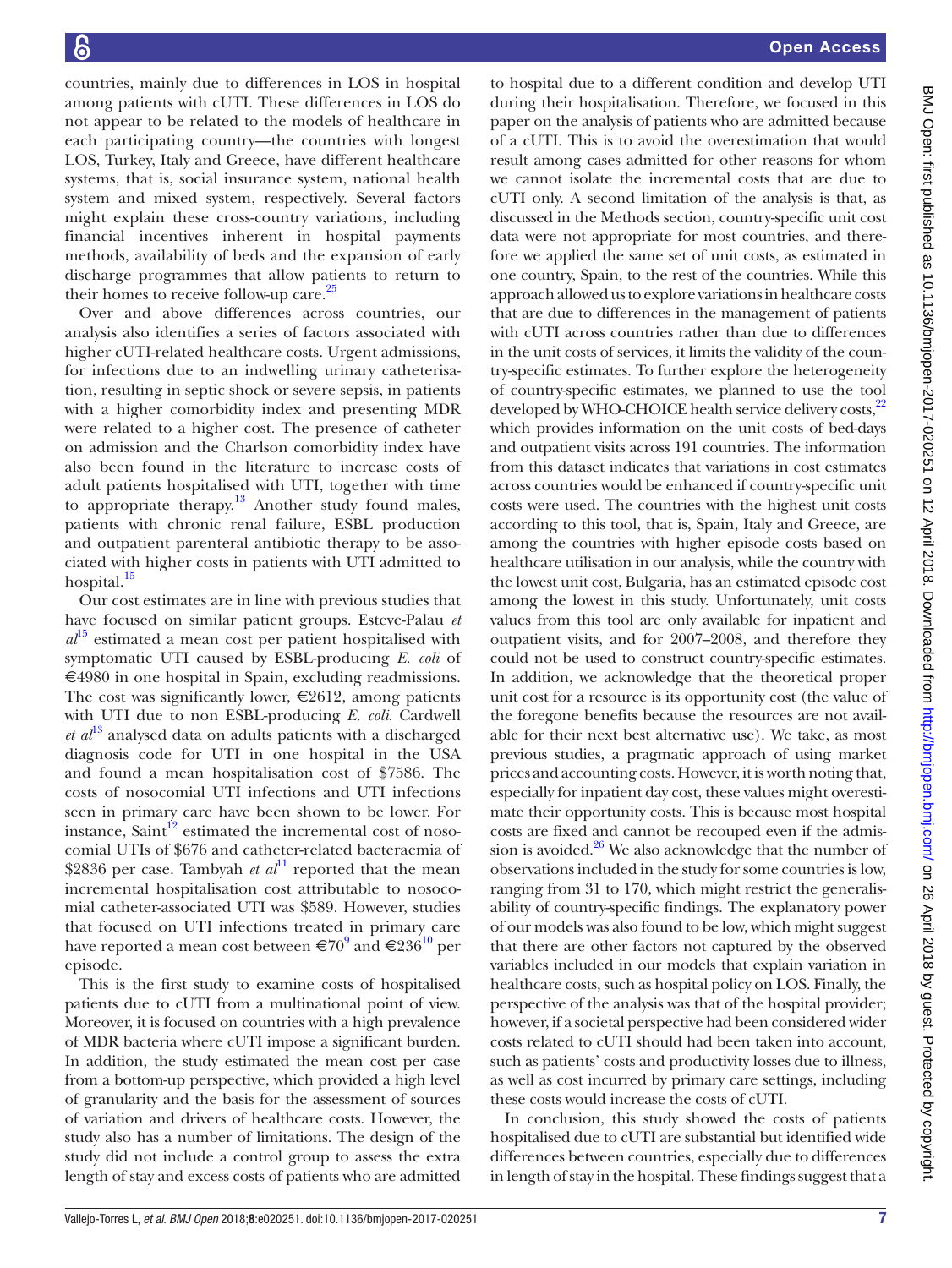## Open Access

better knowledge of the reasons for longer length of stays in some countries could facilitate a better standardised quality of care for patients with cUTI and to allow a more efficient allocation of healthcare resources. The factors associated with higher cUTI-related healthcare costs identified by this study also shed light onto some implications for policy and planning. Prompting preventive measures to minimise cost of hospitalisation might be aimed at increasing the population's knowledge of symptoms and signs of infection, in order to encourage patients to attend primary care facilities earlier, especially those with comorbidities or indwelling urinary catheters, and thus to avoid the development of severe forms of illness after the onset of symptoms and avoid the need for urgent admissions.

#### Author affiliations

<sup>1</sup>UCL Department of Applied Health Research, University College London, London, UK

2 Departamento de Métodos Cuantitativos en Economía y Gestión, Universidad de Las Palmas de Gran Canaria, Las Palmas, Spain

3 Infectious diseases Department, Hospital Universitari de Bellvitge-IDIBELL, Barcelona, Spain

<sup>4</sup>Spanish Network for the Research in Infectious Diseases (REIPI RD12/0015), Instituto de Salud Carlos III, Madrid, Spain

5 AiCuris Anti-infective Cures GmbH, Wuppertal, Germany

<sup>6</sup>Informatics Unit, Fundació Institut Català de Farmacologia, Barcelona, Spain

<sup>7</sup>Department of Medical Microbiology, Southmead Hospital, North Bristol NHS Trust, Bristol, UK

<sup>8</sup> Julius Center for Health Sciences and Primary Care, University Medical Center Utrecht, Utrecht, The Netherlands

9 Department of Medicine E, Beilinson Hospital, Rabin Medical Center, Petah Tikva, Israel

<sup>10</sup>Sackler Faculty of Medicine, Tel-Aviv University, Petah Tikva, Israel

Acknowledgements We would like to thank the RESCUING Study Group and study sites' principal investigators.

Collaborators RESCUING Study Group and Study Sites principal investigators: Dora Tancheva, Rossitza Vatcheva-Dobrevska, Sotirios Tsiodras, Emmanuel Roilides, Istvan Várkonyi, Judit Bodnár, Aniko Farkas, Mical Paul, Yehuda Carmeli, Emanuele Durante Mangoni, Cristina Mussini, Nicola Petrosillo, Andrei Vata, Adriana Hristea, Julia Origüen, Jesus Rodriguez-Baño, Arzu Yetkin and Nese Saltoglu.

Contributors Conceptualisation: all authors; acquisition of data: all authors; analysis of data: LVT, MP, ES, LL and SM; writing – original draft preparation: LVT, MP, ES, LL and SM; writing – review and editing: all authors; agree with manuscript results and conclusions: all authors.

Funding This research project receives support from the Innovative Medicines Initiative Joint Undertaking under grant agreement n° 115523, 115620, 115737 resources of which are composed of financial contribution from the European Union Seventh Framework Programme (FP7/2007-2013) and EFPIA companies in kind contribution. The research leading to these results was conducted as part of the COMBACTE-MAGNET consortium. For further information please refer to [www.](www.COMBACTE.com) [COMBACTE.com](www.COMBACTE.com)

Competing interests Within the IMI project, AiCuris provided support for the institutions of the following Researchers: LVT, MP, ES, JMV, MS, SG, JG, NC, LH, NE-R, JC, AM, TB, LL and SM. IW, ChV, CuV and IA are employees of AiCuris Antiinfective Cures GmbH, an EFPIA (European Federation of Pharmaceutical Industries and Association) member in the IMI JU. Costs related to the research contribution by IW, ChV, CuV and IA are borne by AiCuris Anti-infective Cures GmbH and considered in-kind contribution under the IMI JU scheme.

Patient consent Not required.

Ethics approval Local Ethics Committees of Research in each participating site.

Provenance and peer review Not commissioned; externally peer reviewed.

Data sharing statement No additional data available.

Open Access This is an Open Access article distributed in accordance with the Creative Commons Attribution Non Commercial (CC BY-NC 4.0) license, which permits others to distribute, remix, adapt, build upon this work non-commercially, and license their derivative works on different terms, provided the original work is properly cited and the use is non-commercial. See: [http://creativecommons.org/](http://creativecommons.org/licenses/by-nc/4.0/) [licenses/by-nc/4.0/](http://creativecommons.org/licenses/by-nc/4.0/)

© Article author(s) (or their employer(s) unless otherwise stated in the text of the article) 2018. All rights reserved. No commercial use is permitted unless otherwise expressly granted.

#### **REFERENCES**

- <span id="page-7-0"></span>1. Lichtenberger P, Hooton TM. Complicated urinary tract infections. *[Curr Infect Dis Rep](http://dx.doi.org/10.1007/s11908-008-0081-0)* 2008;10:499–504.
- <span id="page-7-1"></span>2. Nicolle LE. A practical guide to the management of complicated urinary tract infection. *[Drugs](http://dx.doi.org/10.2165/00003495-199753040-00004)* 1997;53:583–92.
- <span id="page-7-2"></span>3. Levison ME, Kaye D. Treatment of complicated urinary tract infections with an emphasis on drug-resistant gram-negative uropathogens. *[Curr Infect Dis Rep](http://dx.doi.org/10.1007/s11908-013-0315-7)* 2013;15:109–15.
- <span id="page-7-3"></span>4. Foxman B. Epidemiology of urinary tract infections: incidence, morbidity, and economic costs. *[Am J Med](http://www.ncbi.nlm.nih.gov/pubmed/12113866)* 2002;113(Suppl 1A):5S–13.
- <span id="page-7-4"></span>5. European Centre for Disease prevention and Control. *Point prevalence survey of healthcare-associated infections and antimicrobial use in European acute care hospitals*. Stockholm: European Centre for Disease prevention and Control, 2013.
- <span id="page-7-5"></span>6. Cassini A, Plachouras D, Eckmanns T, *et al*. Burden of Six Healthcare-Associated Infections on European Population Health: Estimating Incidence-Based Disability-Adjusted Life Years through a Population Prevalence-Based Modelling Study. *[PLoS Med](http://dx.doi.org/10.1371/journal.pmed.1002150)* 2016;13:e1002150.
- <span id="page-7-6"></span>Rosenberg M. Pharmacoeconomics of treating uncomplicated urinary tract infections. *[Int J Antimicrob Agents](http://dx.doi.org/10.1016/S0924-8579(99)00024-2)* 1999;11:247–51.
- 8. Foxman B, Barlow R, D'Arcy H, *et al*. Urinary tract infection: self-reported incidence and associated costs. *[Ann Epidemiol](http://www.ncbi.nlm.nih.gov/pubmed/11118930)* 2000;10:509–15.
- <span id="page-7-9"></span>9. François M, Hanslik T, Dervaux B, *et al*. The economic burden of urinary tract infections in women visiting general practices in France: a cross-sectional survey. *[BMC Health Serv Res](http://dx.doi.org/10.1186/s12913-016-1620-2)* 2016;16:365.
- <span id="page-7-18"></span>10. Ciani O, Grassi D, Tarricone R. An Economic Perspective on Urinary Tract Infection: The "Costs of Resignation". *[Clin Drug Investig](http://dx.doi.org/10.1007/s40261-013-0069-x)* 2013;33:255–61.
- <span id="page-7-7"></span>11. Tambyah PA, Knasinski V, Maki DG. The direct costs of nosocomial catheter-associated urinary tract infection in the era of managed care. *[Infect Control Hosp Epidemiol](http://dx.doi.org/10.1086/501964)* 2002;23:27–31.
- <span id="page-7-17"></span>12. Saint S. Clinical and economic consequences of nosocomial catheter-related bacteriuria. *[Am J Infect Control](http://dx.doi.org/10.1016/S0196-6553(00)90015-4)* 2000;28:68–75.
- <span id="page-7-8"></span>13. Cardwell SM, Crandon JL, Nicolau DP, *et al*. Epidemiology and economics of adult patients hospitalized with urinary tract infections. *[Hosp Pract](http://dx.doi.org/10.1080/21548331.2016.1133214)* 2016;44:33–40.
- <span id="page-7-10"></span>14. MacVane SH, Tuttle LO, Nicolau DP. Impact of extended-spectrum β-lactamase-producing organisms on clinical and economic outcomes in patients with urinary tract infection. *[J Hosp Med](http://dx.doi.org/10.1002/jhm.2157)* 2014;9:232–8.
- <span id="page-7-16"></span>15. Esteve-Palau E, Solande G, Sánchez F, *et al*. Clinical and economic impact of urinary tract infections caused by ESBL-producing Escherichia coli requiring hospitalization: A matched cohort study. *[J](http://dx.doi.org/10.1016/j.jinf.2015.08.012)  [Infect](http://dx.doi.org/10.1016/j.jinf.2015.08.012)* 2015;71:667–74.
- <span id="page-7-11"></span>16. Shaw E, Addy I, Stoddart M, *et al*. Retrospective observational study to assess the clinical management and outcomes of hospitalised patients with complicated urinary tract infection in countries with high prevalence of multidrug resistant Gram-negative bacteria (RESCUING). *[BMJ Open](http://dx.doi.org/10.1136/bmjopen-2016-011500)* 2016;6:e011500.
- <span id="page-7-12"></span>17. U.S. Department of Health and Human Services Food and Drug Administration. Complicated Urinary Tract Infections: Developing Drugs for Treatment Guidance for Industry, 2015. [https://www.fda.](https://www.fda.gov/downloads/Drugs/./Guidances/ucm070981.pdf) [gov/downloads/Drugs/./Guidances/ucm070981.pdf](https://www.fda.gov/downloads/Drugs/./Guidances/ucm070981.pdf).
- <span id="page-7-13"></span>18. Roberts RR, Scott RD, Hota B, *et al*. Costs attributable to healthcareacquired infection in hospitalized adults and a comparison of economic methods. *[Med Care](http://dx.doi.org/10.1097/MLR.0b013e3181ef60a2)* 2010;48:1026–35.
- <span id="page-7-14"></span>19. Charlson ME, Pompei P, Ales KL, *et al*. A new method of classifying prognostic comorbidity in longitudinal studies: development and validation. *[J Chronic Dis](http://dx.doi.org/10.1016/0021-9681(87)90171-8)* 1987;40:373–83.
- <span id="page-7-15"></span>20. Turner RM, Wu B, Lawrence K, *et al*. Assessment of Outpatient and Inpatient Antibiotic Treatment Patterns and Health Care Costs of Patients with Complicated Urinary Tract Infections. *[Clin Ther](http://dx.doi.org/10.1016/j.clinthera.2015.06.013)* 2015;37:2037–47.